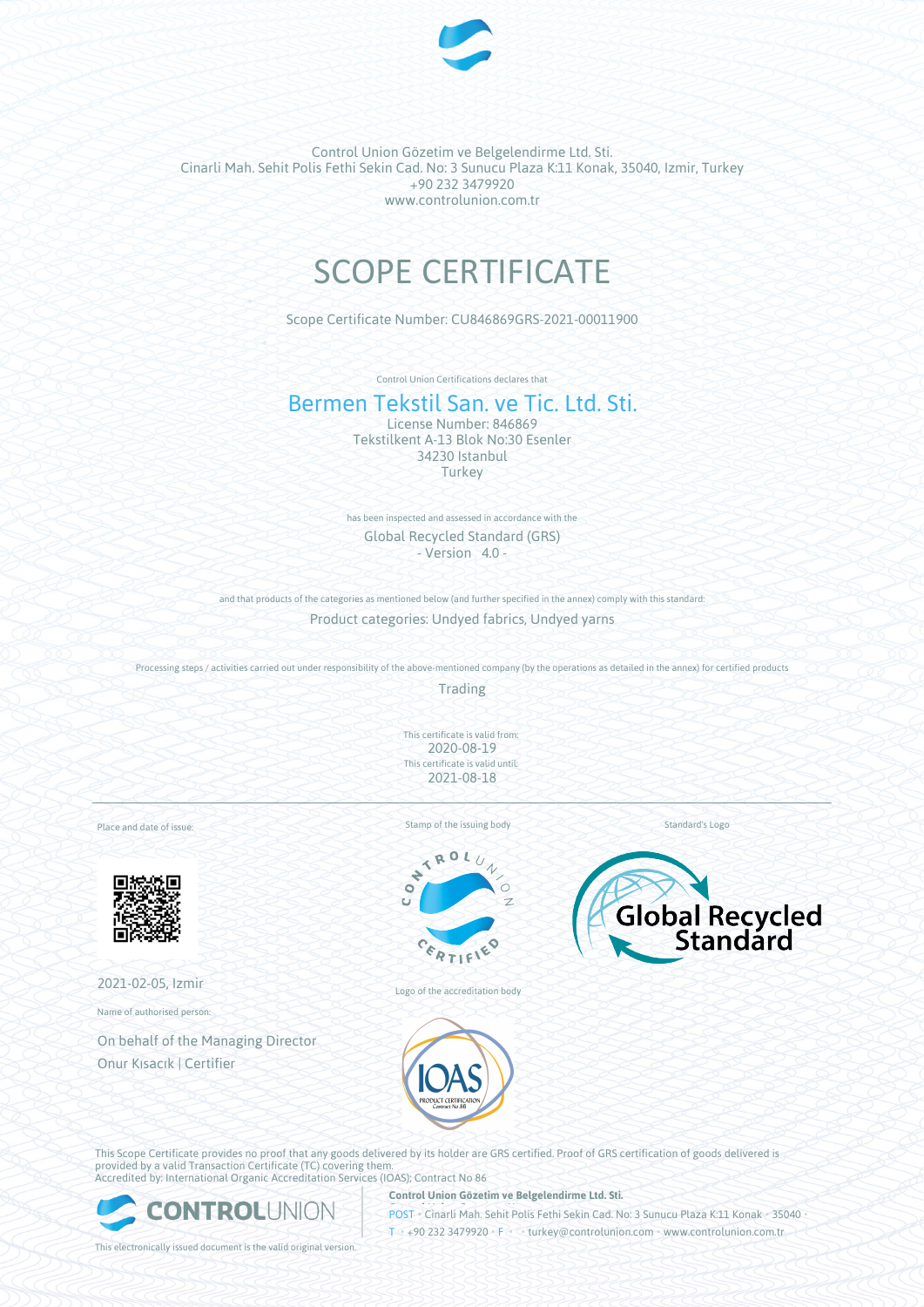

## Control Union Gözetim ve Belgelendirme Ltd. Sti. Cinarli Mah. Sehit Polis Fethi Sekin Cad. No: 3 Sunucu Plaza K:11 Konak, 35040, Izmir, Turkey +90 232 3479920 www.controlunion.com.tr

**Bermen Tekstil San. ve Tic. Ltd. Sti. Global Recycled Standard (GRS)**

Products Annex to certificate no. CU846869GRS-2021-00011900 In specific the certificate covers the following products:

| <b>Product category</b> | <b>Product details</b> | <b>Material composition</b>             | Label grade<br>Post-Consumer |  |
|-------------------------|------------------------|-----------------------------------------|------------------------------|--|
| Undved fabrics          | Knitted fabrics        | 100.0% Recycled Post-Consumer Polyester |                              |  |
| Other<br>Undyed yarns   |                        | 100.0% Recycled Post-Consumer Polyester | Post-Consumer                |  |

Products made with Organic fibers are also certified to the Organic Content Standard or Global Organic Textile Standard.

Place and date of issue:



2021-02-05, Izmir

Name of authorised person:

On behalf of the Managing Director Onur Kısacık | Certifier





Standard's logo



Logo of the accreditation body